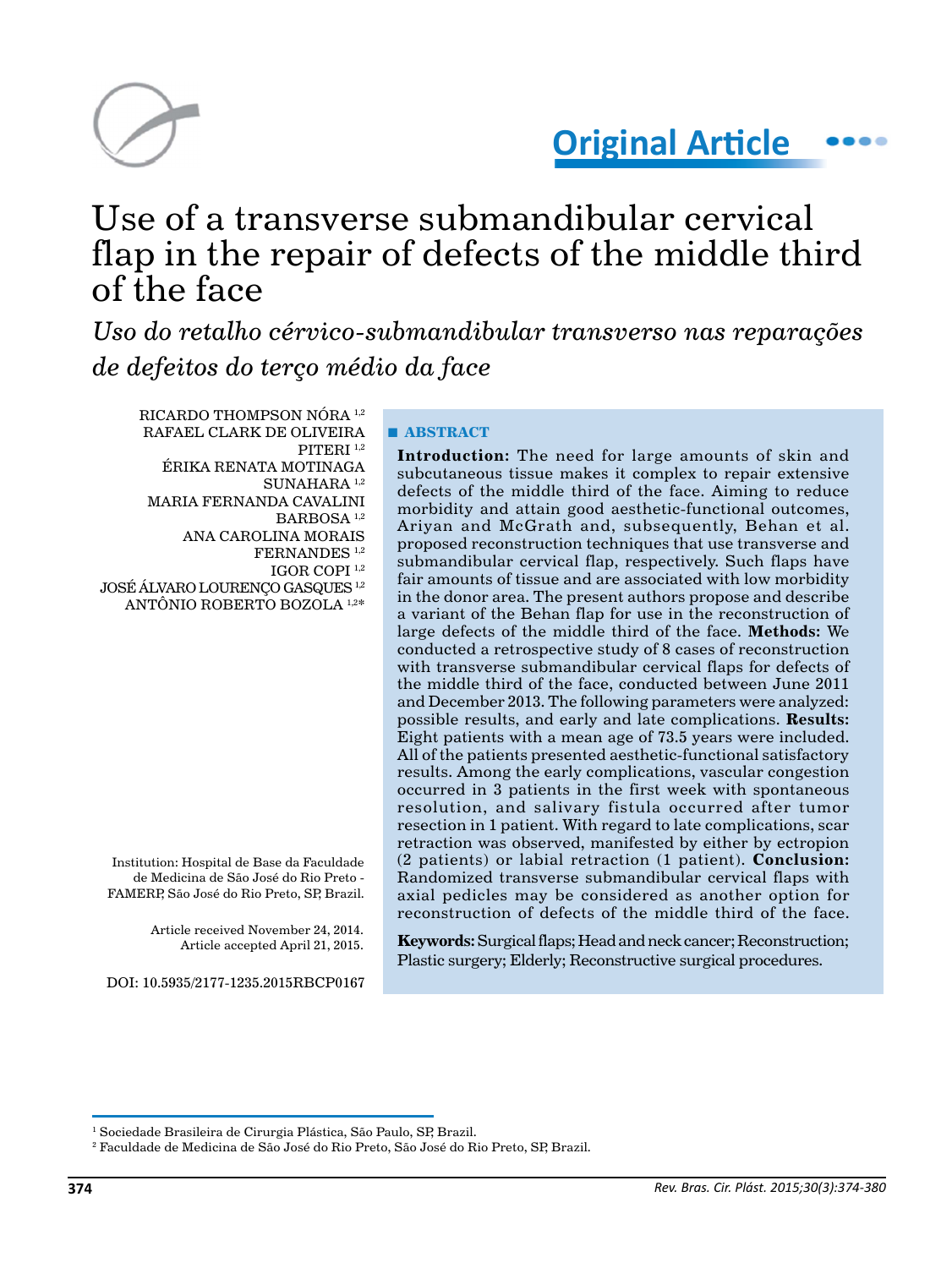#### **■ RESUMO**

**Introdução:** As reparações de defeitos extensos do terço médio da face, ao necessitarem de grandes quantidades de pele e subcutâneo, tornam-se complexas. Buscando reduzir morbidade e associar bom resultado estético-funcional, Ariyan & McGrath e, posteriormente, Behan et al. propuseram reconstruções a partir de retalhos transversos cervicais e cérvico-submandibulares, respectivamente. Tais retalhos dispõem de boas quantidades de tecidos e baixa morbidade da área doadora. Os autores propõem e descrevem uma variante do retalho de Behan para reconstruções de grandes defeitos no terço médio de face. **Métodos:** Foi realizado um estudo retrospectivo de 8 casos de reconstrução do terço médio da face pelo retalho cérvico-submandibular transverso, no período de junho de 2011 a dezembro de 2013. Os parâmetros analisados foram: resultados possíveis e complicações precoces e tardias. **Resultados:** Foram operados 8 pacientes, com média de idade de 73,5 anos. Todos os pacientes apresentaram resultados estético-funcionais satisfatórios. Dentre as complicações precoces, 3 pacientes apresentaram congestão vascular na primeira semana com resolução espontânea e 1 apresentou fistula salivar consequente à ressecção tumoral. Em relação às complicações tardias, a retração cicatricial foi a complicação observada, manifestada por ectrópio (2 pacientes) e retração labial (1 paciente). **Conclusão:** O retalho cérvico-submandibular transverso randomizado e com pedículos axiais é mais uma opção para reconstruções de defeitos do terço médio da face.

**Descritores:** Retalhos cirúrgicos; Neoplasias de cabeça e pescoço; Reconstrução; Cirurgia plástica; Idoso; Procedimentos cirúrgicos reconstrutivos.

## **INTRODUCTION**

The repair of extensive defects in the middle third of the face is complex because of the need for large amounts of skin and subcutaneous tissue. It is frequently required in resections of advanced neoplasms, which generally affect elderly individuals, with several comorbidities. Consequently, the lowest possible morbidity, aesthetic-functional outcome, and satisfactory resolution in a single surgery should be aimed for as much as possible in repair of defects.

Based on prior anatomical studies on the cervical region<sup>1</sup> and the demonstration of the territory of vascular perforators from the external carotid artery performed by Imanishi *et al.,*<sup>2</sup> Behan *et al.*3,4 described a flap irrigated from these perforating vessels, arranged in a transverse manner in the submandibular region. The Behan flap is not a true axial flap, and the skeletonization of a specific perforator is not convenient 4 . This is one alternative to microsurgical flaps, which is associated with low morbidity in the donor area and good skin resemblance to the middle third of the face.

The planning for the use of this type of flap in the cervical region, however, was initially described by McGrath and Ariyan<sup>5</sup> in 1977. It was considered, mistakenly, as a platysma myocutaneous flap. This was prepared transversely in the neck, beginning in the lateral cervical region, ipsilateral to the defect. Other publications have proven the effectiveness of this option to repair defects of the head and neck<sup>6-8</sup>.

## **OBJECTIVES**

The authors propose the use of a variant of the Behan flap to repair defects in the middle third of the face of elderly patients, often with excess skin and subcutaneous tissue in the submandibular region, that are subjected to large resections due to advanced skin neoplasms.

### **METHODS**

In a retrospective study, 8 cases of reconstruction with a transverse submandibular cervical flap for the middle third of the face, conducted between June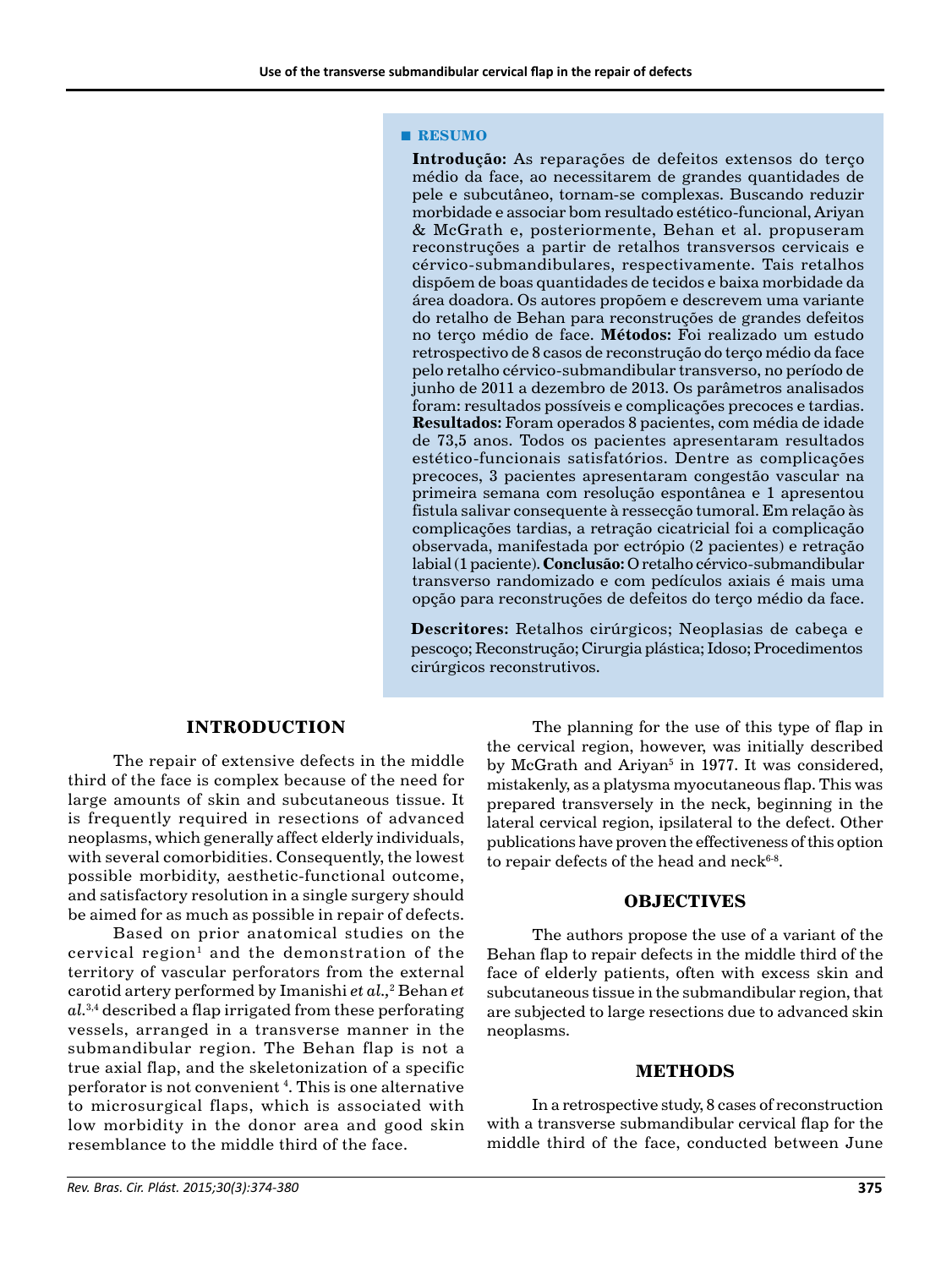2011 and December 2013, were included. The patients underwent operation by the plastic surgery team of the Faculty of Medicine of Hospital de Base de São José do Rio Preto.

The work was approved by the ethics and research committee of the Faculty of Medicine of São José do Rio Preto, under protocol No. 37084114.2.0000.5415.

The following parameters were analyzed: possible results, and early and late complications.

#### **Surgical Technique**

After resection of the tumor with sufficient surgical margins, flap placement with an ipsilateral base to the defect was planned. The base of the flap should be positioned on the posterior edge of the middle third of the sternocleidomastoideus muscle. This is where the perforating arteries emerge, the major components of flap irrigation (Figures 1B and 2B).

The extent of the flap from its base (point of rotation) was then calculated in order to adequately cover the distal portion of the defect. Subsequently, the width of the flap was defined, marking initially the submental crease (anterior margin of the flap). Next, by bidigital clamping, the amount of skin that could be included was verified, and the posterior boundary was defined (Figures 1B and 2B). At this moment, the head should be maintained in neutral craniocaudal position.

The depth of the incision should include the skin, subcutaneous tissue, platysma, and deep adipofascial layer, just below the platysma. All of these structures should be included in the flap. From the contralateral extremity, the flap should be raised to the medial border of the sternocleidomastoid muscle, thereby preserving a sufficient perforator base (Figure 2C). The external jugular vein should be preserved as well. The flap could be transposed (Figures 1, 3, 4 and 7) or tunneled (Figure 2).

The donor area was primarily closed (Figure 3B), and the flap was positioned at the site to be repaired. Adhesive sutures<sup>9</sup> were made between the flap and the receiving area, and a drain in continuous aspiration was left for 24 hours.

## **RESULTS**

Eight patients, 4 men and 4 women, underwent surgery. The age of the patients ranged from 61 to 87 years (mean, 73.5 years). All of the defects corrected were due to neoplasia. Of the patients, 6 underwent immediate reconstruction and 2 presented complications of the first procedure, requiring a new approach.

Among the patients who underwent immediate reconstruction, 4 were histopathologically diagnosed with squamous cell carcinoma and 2 were diagnosed with basal cell carcinoma. Of the patients who underwent a second operation, one presented necrosis of a Mustardé flap after resection of the squamous cell carcinoma, with exposure of the right maxillary sinus. Another presented with scar retraction in the lip, resulting from the implementation of a Gillies flap after resection of a basal cell carcinoma, totaling 8 cases.

The patients were initially followed up according to their needs, which were assessed during the followup. After clinical stabilization, follow-up was conducted postoperatively at 1 month, 3 months, and 6 months. The patients were then discharged with referral to the dermatology service for surveillance of new lesions. Late postoperative images were not obtained for 2 cases. One of these patients died, and the other was lost to follow-up.

Among the early complications, congestion occurred in 3 patients, in the first week, with spontaneous resolution (Figures 1C, 2D, 4C, D). One of them had persistent epidermolysis in a small marginal distal segment, without sequelae. One patient had a parotid fistula with spontaneous resolution after 3 weeks. No other early changes were observed.

Three patients presented cicatricial retractions directly related to the procedure, which resulted in a reduction of the lip in one patient and in ectropion in 2 patients (Figures 3C, D and 6C, D). One patient who had had an ectropia related to the first surgery (Figure 4A, B) evolved with recurrence of the neoplastic lesion and infected salivary fistula, with total graft loss at 5 months after the surgery. Loss to follow-up due to death by other causes occurred. Another patient presented labial retraction (Figure 5A, B), also resulting from the first surgery (Table 1).

#### **DISCUSSION**

The planning of the use of a transverse flap with a pedicle ipsilateral to the defect to be repaired was first proposed by McGrath and Ariyan in 19785 . The flap was composed of skin and cervical subcutaneous tissue, in addition to the platysma muscle. In addition to the positive results presented in a case series, publications explained the anatomy of the cervical region $1,10,11$ , allowing greater safety in the use of flaps to repair defects in the head and neck region.

Anatomical studies have revealed, through cadaver dissections and angiographic examinations, the rich network of blood in the anterolateral region of the neck. The blood supply comes from the submental, facial, upper thyroid, lower thyroid, transverse cervical and occipital arteries, and branches of the external carotid and subclavian arteries. An important detail of this territory is the rich network of perforators of the sternocleidomastoideus<sup>4</sup> muscle. Imanishi et al.<sup>2</sup>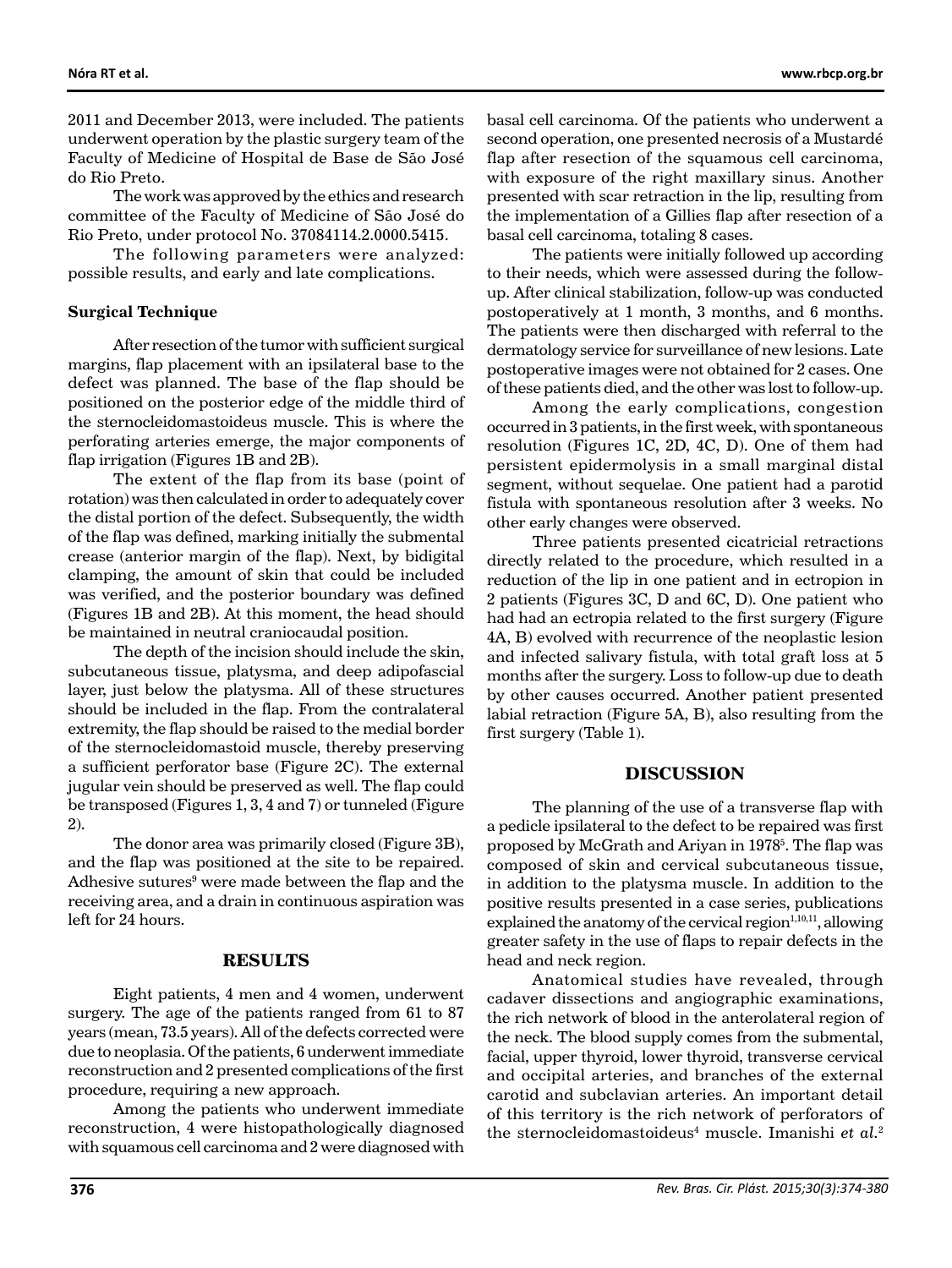

**Figure 1.** A patient with squamous cell carcinoma in the left middle third of the face. (A) Preoperative aspect. (B) Marking of the predominantly cervical transverse flap. (C) Transposition of the flap with vascular congestion on postoperative day 7. (D) The postoperative aspect at 6 months. Photo sent by the patient with a micropore.



**Figure 2.** A patient with basal cell carcinoma in the left middle third of the face. (A) Preoperative aspect. (B) Marking of the predominantly submandibular transverse flap. (C) Composition of the flap: skin, subcutaneous tissue, platysma, and deep adipofascial layer. (D) A tunneled flap with vascular congestion on postoperative day 7. (E) Postoperative aspect at 6 months.



**Figure 3.** A patient with squamous cell carcinoma in the left middle third of the face. (A) Preoperative aspect. (B) Postoperative aspect on day 7, showing the transposed flap and primary closure of the donor area. (C) and (D) Postoperative aspect at 3 months. Note the ectropion and facial paralysis on the left side.

demonstrated that the vascularization of the transverse cervical flap arises from the deep adipofascial layer to the platysma. For this reason, not only the platysma but also this deep structure should be included in the flap. Therefore, the flap has vascular characteristics of a fasciocutaneous, and not a myocutaneous, flap.

Behan et al. proposed the implementation of a transverse fasciocutaneous flap, in a similar way to that proposed by McGrath and Ariyan<sup>5</sup>, except that it is located in the cervical submandibular region. In addition, this flap is an island flap in the form of a keystone<sup>12</sup>, a curvilinear trapezoidal stone that is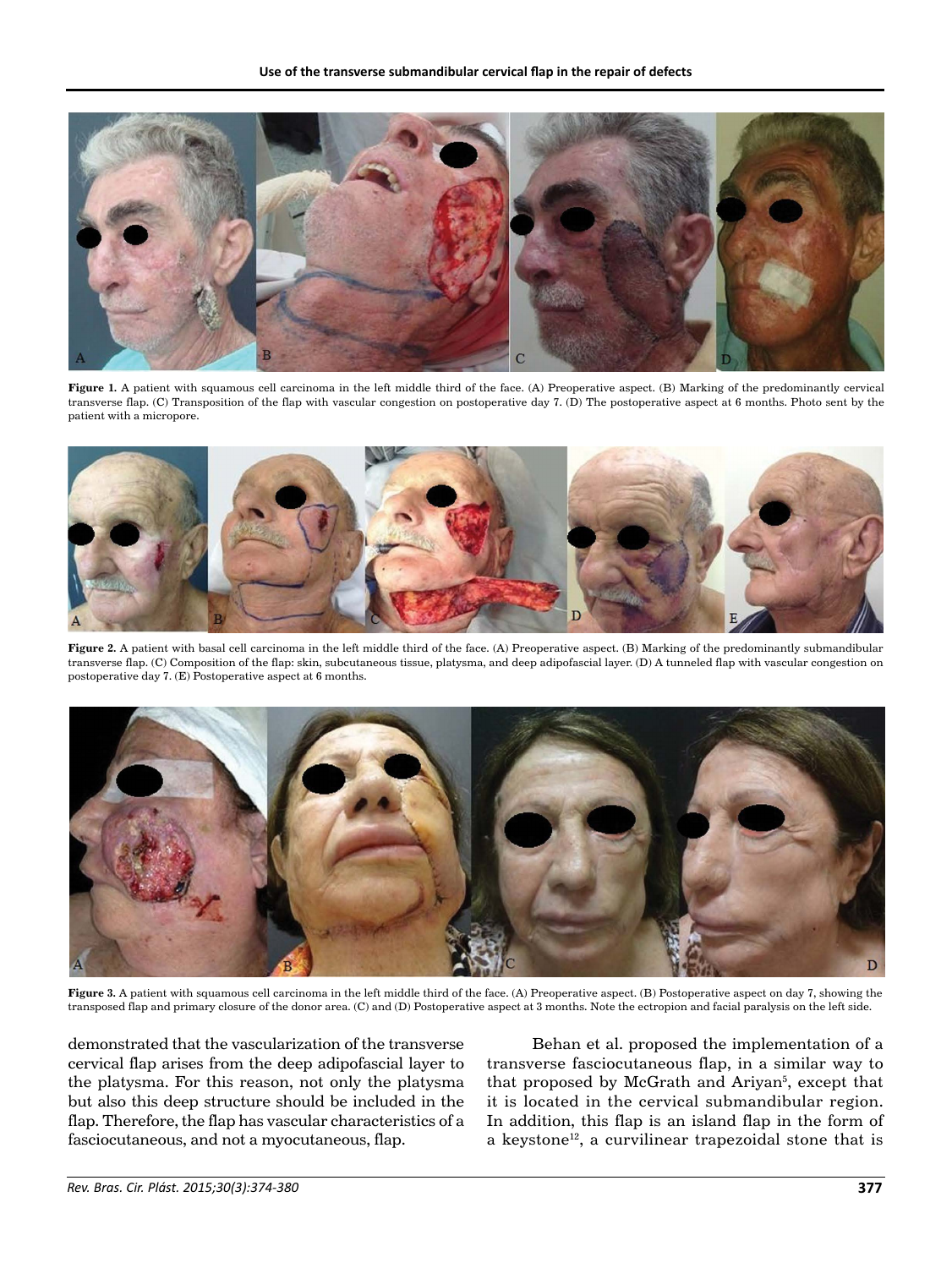

**Figure 4.** A patient with a paramedian forehead flap and partial necrosis of the Mustardé flap, with exposure of the right maxillary sinus. (A) and B) Preoperative (C) and (D) postoperative aspects of the transposed flap with vascular congestion on day 7.



Figure 5. A patient with retraction on the upper right lip after labial reconstruction using a Gillies flap. (A) and (B) Preoperative (C) and (D) postoperative aspects at 6 months.



**Figure 6.** A patient with squamous cell carcinoma in the left middle third of the face. (A) Preoperative aspect. (B) A defect generated after tumor resection. (C) and (D) Postoperative aspects at 12 months of a patient with ectropion and facial paralysis on the left side and recurrent lesion in left temporal region.

fundamental in supporting Roman arches. This flap is supplied by perforators in the middle third of the sternocleidomastoideus muscle. In this article, the flap is described as having the same location as the Behan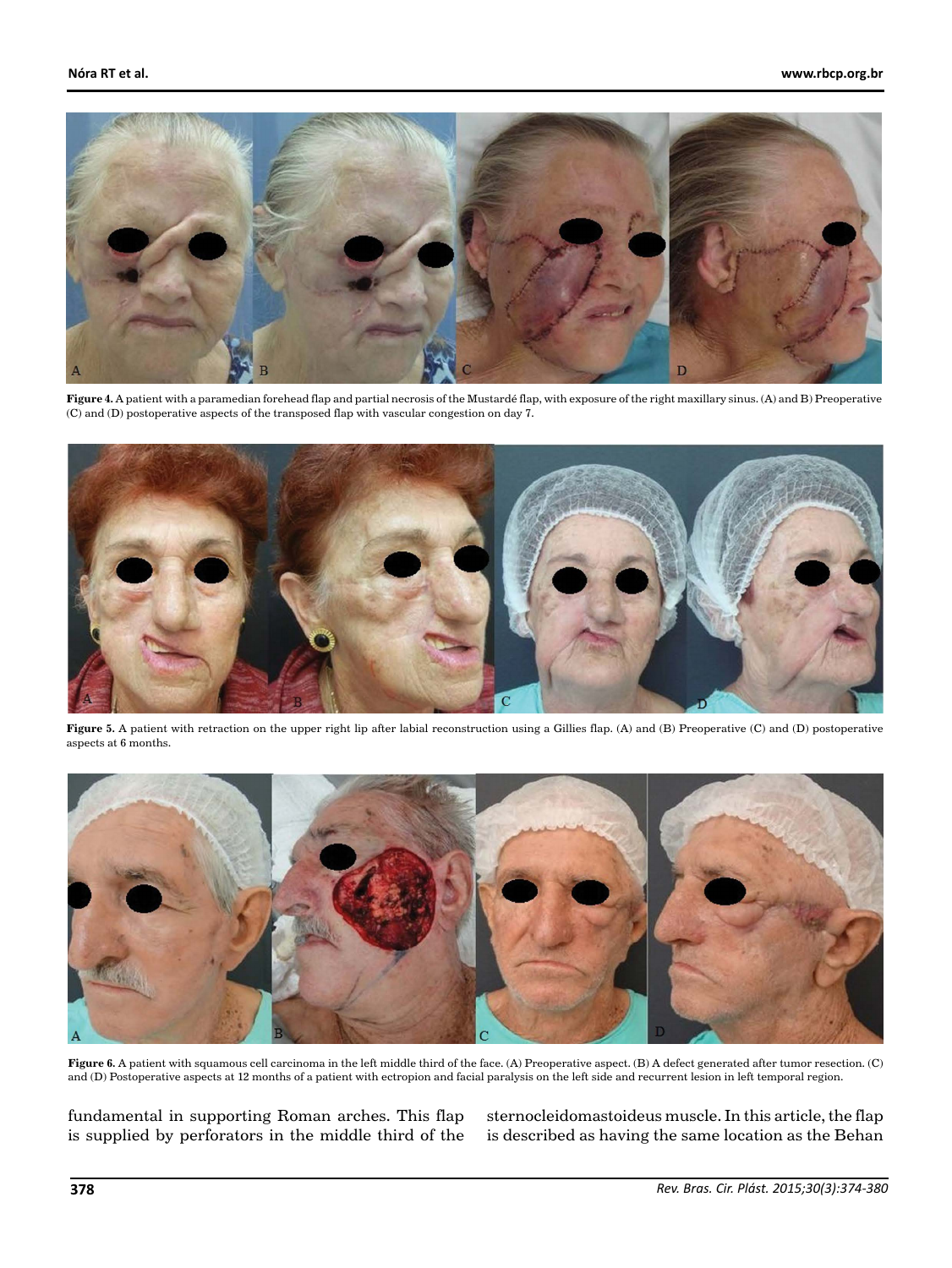

**Figure 7.** A patient with basal cell carcinoma in the left middle third of the face. (A) and (B) Preoperative aspects. (C) A defect in the middle third of the face resulting from resection of the neoplastic lesion. (D) Immediate postoperative period.

| Patient  | Sex    | Age<br>(Years) | Diagnosis  | <b>Early Complications</b>      | Late Complications                       |
|----------|--------|----------------|------------|---------------------------------|------------------------------------------|
| M.C.     | Male   | 67             | <b>CEC</b> | Congestion/Distal Epidermolysis |                                          |
| A.B.F.   | Male   | 79             | CBC        | Congestion                      |                                          |
| R.J.M.Q. | Female | 78             | <b>CEC</b> | Parotid Fistula                 | Ectropion                                |
| M.A.T.P. | Female | 68             | <b>CEC</b> | Congestion                      | Ectropion*, salivary fistula + necrosis* |
| D.F.G.   | Female | 70             | CBC        |                                 | Labial Retraction *                      |
| M.G.C.   | Male   | 78             | <b>CEC</b> |                                 | Ectropion                                |
| M.A.S.   | Male   | 60             | CBC        |                                 | Labial Retraction                        |
| G.Q.S.   | Female | 87             | <b>CEC</b> |                                 |                                          |

\* Not related to the procedure. CEC: Squamous Cell Carcinoma; CBC: Basal Cell Carcinoma

flap, but not as an island. Thus, irrigation is randomized by the subdermal and axial plexuses based on the perforator veins.

The dual irrigation provides greater safety in preparing flaps with larger dimensions, especially in cases that require overcoming the cervical midline. In general, in case of defects near the central region of the face, this extension becomes necessary, enough to completely cover the defect. In the 3 cases with signs of vascular distress, no correlation was observed with the extension of the flap. Venous congestion was found in the entire flap, with spontaneous resolution after 1 week. No necrosis was observed. Another important aspect is the preservation of the external jugular vein, the main component of venous return<sup>13</sup>.

The transverse submandibular cervical flap is technically versatile and easy to execute. It presents a short learning curve and discards the need for deep cervical dissection. Its skin color, thickness, and texture are similar to those of the facial skin; thus, the flap shows satisfactory esthetic results. In addition, the adiposity and redundancy of skin in the elderly provides a good

amount of available tissue, as well as low morbidity in the donor area. Primary closure is possible, and the scar can be positioned in the submental crease. As it is not an island flap, the flap can be easily transposed and the dog-ear formed at the base of the flap need not be addressed initially. Only one case in our study required posterior correction.

Early complications were self-limited and had good resolution. Besides the patient with transient vascular distress described earlier, another patient had a parotid fistula after surgical excision, which resolved spontaneously in 3 weeks. The case of graft loss occurred after local infection, 5 months after its construction.

Delayed scar retraction directly related to the procedure occurred in 3 patients (Figures 3 and 6). However, in 2 cases, the patients evolved with facial paralysis due to tumor involvement and received postoperative radiotherapy. The direct relationship between intense scar retraction and the proposed flap could not be confirmed, but the authors suggest that the application of the flap should be planned with consideration for a slight safety excess.